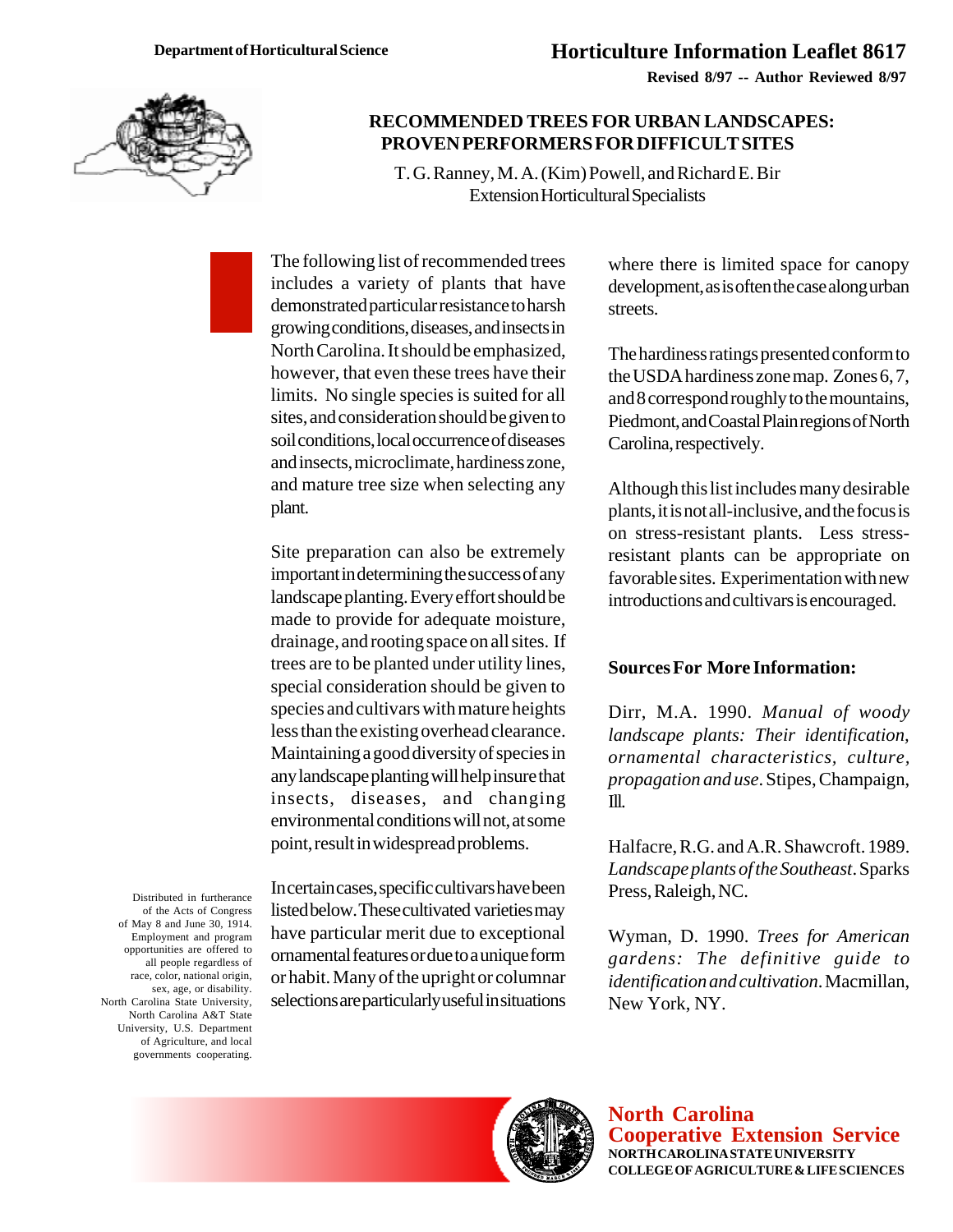| <b>Species</b>                                        | Cultivar(s)                                                                                                                                                                | <b>Hardiness</b><br>Zones                                                                                                                              | <b>Mature</b><br>Ht./Wdt. (ft)                                                                  | Form                                                                                                                                                        | <b>Stress</b><br>tolerance <sup>1</sup> | Comments/<br>limitations                                                                                                                                                          |
|-------------------------------------------------------|----------------------------------------------------------------------------------------------------------------------------------------------------------------------------|--------------------------------------------------------------------------------------------------------------------------------------------------------|-------------------------------------------------------------------------------------------------|-------------------------------------------------------------------------------------------------------------------------------------------------------------|-----------------------------------------|-----------------------------------------------------------------------------------------------------------------------------------------------------------------------------------|
| Acer barbatum <sup>*</sup><br>Southern Sugar Maple    | Limited availability<br>of cultivars.                                                                                                                                      | 7 to 9                                                                                                                                                 | 65/45                                                                                           | oval                                                                                                                                                        | More heat tol. than<br>A. saccharum     | Avoid compacted or dry sites. Intolerant<br>of salt.                                                                                                                              |
| Acer buergeranum <sup>*</sup><br><b>Trident Maple</b> | Limited availability<br>of cultivars.                                                                                                                                      | 5 to 8                                                                                                                                                 | 35/30                                                                                           | oval rounded                                                                                                                                                | DS                                      | Can be weak wooded.                                                                                                                                                               |
| Acer campestre*<br>Hedge Maple                        | 'Queen Elizabeth'                                                                                                                                                          | 6 to 7                                                                                                                                                 | 40/40                                                                                           | globose ovate                                                                                                                                               | CS, DS, PO, pH<br>adaptable             | Extremely adaptable. May be injured by late<br>frosts.                                                                                                                            |
| Acer leucoderme*<br>Chalkbark Maple                   | Limited availability<br>of cultivars.                                                                                                                                      | 5 to 9                                                                                                                                                 | 30/25                                                                                           | oval rounded                                                                                                                                                | DS                                      | Can have excellent fall color.                                                                                                                                                    |
| Acer platanoides*<br>Norway Maple                     | 'Cleveland'<br>'Columnar'<br>'Crimson King'<br>'Deborah'<br>'Emerald Luster'<br>'Emerald Queen'<br>'Globosum'<br>'Olmsted'<br>'Schwedleri'<br>'Summershade'<br>'Superform' | $4$ to $6$<br>$4$ to $6$<br>$4$ to $6$<br>$4$ to $6$<br>$4$ to $6$<br>$4$ to $6$<br>$4$ to $6$<br>$4$ to $6$<br>$4$ to $6$<br>$4$ to $6$<br>$4$ to $6$ | 55/35<br>35/15<br>45/35<br>65/55<br>65/60<br>75/60<br>15/18<br>45/25<br>60/50<br>75/65<br>45/40 | ovate<br>columnar<br>broadly ovate<br>broadly ovate<br>globose<br>broadly ovate<br>globose<br>columnar<br>broadly ovate<br>broadly ovate<br>broadly globose | CS, PD, PO SA, pH<br>adaptable          | Tolerant of urban conditions. May suffer<br>from leaf scorch, Verticillium, Ganoderma<br>rot, aphids, and frost cracks. Dense shade and<br>shallow roots may interfere with turf. |
| Acer rubrum <sup>*</sup><br>Red Maple                 | 'Autumn Flame'<br>'Bowhall'<br>'Karpick'<br>'Northwood'<br>'October Glory'<br>'Red Skin'<br>'Red Sunset'                                                                   | $4$ to $6$<br>$4$ to $8$<br>4 to 8<br>$3$ to $6$<br>$5$ to $8$<br>3 to 7<br>4 to 7                                                                     | 55/45<br>50/30<br>50/25<br>40/35<br>60/50<br>40/35<br>60/50                                     | broadly ovate<br>conical<br>narrowly ovate<br>broadly ovate<br>broadly ovate<br>broadly ovate<br>broadly ovate                                              | CS, PD, PO                              | Own-rooted plants preferred as graft<br>compatibility can be a problem. Susceptible<br>to Verticillium wilt. Intolerant of high pH.<br>Shallow rooted.                            |
| Acer x freemanii*<br><b>Hybrid Maple</b>              | 'Armstrong'<br>'Autumn Blaze'<br>'Celebration'<br>'Scarlet Sentinel'                                                                                                       | $4$ to $8$<br>4 to 7<br>4 to 7<br>4 to 7                                                                                                               | 60/25<br>65/50<br>65/40<br>70/35                                                                | columnar<br>ovate<br>ovate<br>narrow ovate                                                                                                                  | PD, PO                                  | A cross between A. rubrum and A.<br>saccharinum. Intolerant of high pH.                                                                                                           |
| Aesculus hippocastanum<br>Horsechestnut               | 'Baumannii'                                                                                                                                                                | 4 to 7                                                                                                                                                 | 70/55                                                                                           | ovate                                                                                                                                                       | CS, SA, pH adaptable                    | Susceptible to leaf blotch and scorch.                                                                                                                                            |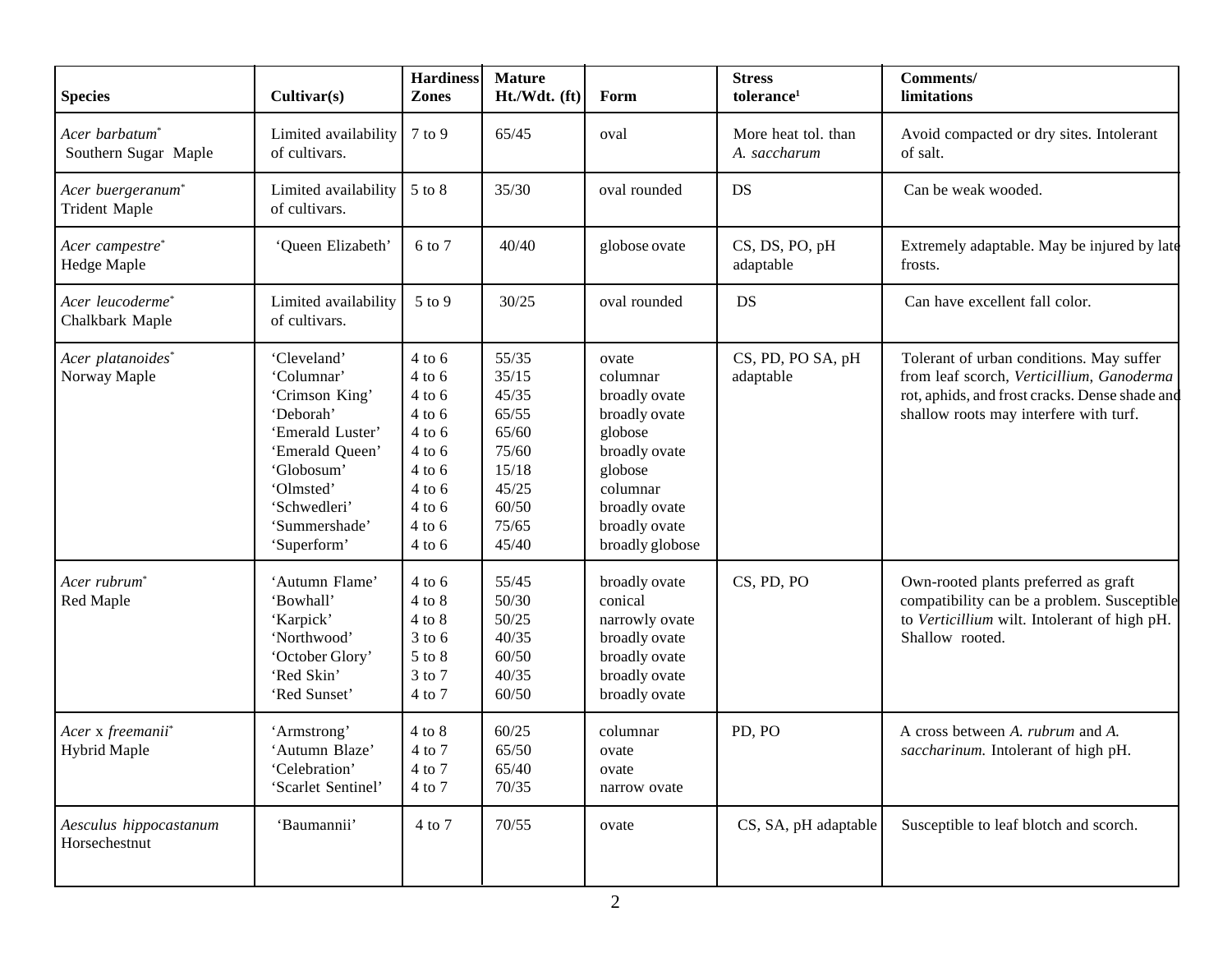| <b>Species</b>                                      | Cultivar(s)                                                               | <b>Hardiness</b><br>Zones               | <b>Mature</b><br>Ht./Wdt. (ft)   | Form                                                              | <b>Stress</b><br>tolerance <sup>1</sup> | Comments/<br>limitations                                                                                        |
|-----------------------------------------------------|---------------------------------------------------------------------------|-----------------------------------------|----------------------------------|-------------------------------------------------------------------|-----------------------------------------|-----------------------------------------------------------------------------------------------------------------|
| Aesculus x carnea<br><b>Red Horsechestnut</b>       | 'Briotii'                                                                 | 5 to 7                                  | 50/45                            | broadly ovate                                                     | CS                                      | Less susceptible to leaf blotch and scorch<br>than A. hippocastanum.                                            |
| Alnus glutinosa*<br>European Alder                  | species<br>'Pyramidalis'                                                  | 3 to 7<br>3 to 7                        | 60/40<br>50/25                   | pyramidal<br>columnar                                             | DS, PD, PO                              | Tent caterpillar can be a problem.                                                                              |
| Betula nigra<br>River birch                         | 'Heritage'                                                                | $4$ to $9$                              | 50/35                            | ovate                                                             | PD                                      | Resistant to bronze birch borer. Drought<br>sensitive.                                                          |
| Carpinus betulus*<br>European Hornbeam              | species<br>'Fastigiata'                                                   | 4 to 7<br>5 to 8                        | 60/40<br>40/30                   | oval rounded<br>oval vase                                         | DS, PD, PO, pH<br>adaptable             | Bagworms can be a problem.                                                                                      |
| Celtis laevigata*<br>Sugar Hackberry                | 'All Seasons'                                                             | $5$ to 9                                | 50/40                            | rounded                                                           | DS, CS, PD, PO, SA                      | Intolerant of high pH.                                                                                          |
| Cornus kousa<br>Kousa dogwood                       | 'Milky Way Select'                                                        | 5 to 8                                  | 25/25                            | rounded                                                           | tolerates partial shade                 | Resistant to Discula anthracnose.                                                                               |
| Cotinus coggygria<br>Smoketree                      | 'Daydream'                                                                | $5$ to $8$                              | 15/15                            | open                                                              | DS, pH adaptable                        | Susceptible to Verticillium.                                                                                    |
| Corylus colurna*<br>Turkish Filbert                 | Cultivars are not<br>available.                                           | 5 to 7                                  | 60/35                            | conical                                                           | DS, pH adaptable                        | Tolerant of poor sites.                                                                                         |
| Crataegus viridis<br>Green Hawthorn                 | 'Winter King'                                                             | 4 to 7                                  | 30/30                            | rounded vase                                                      | DS, PD, pH adaptable                    | Occasional thorns.                                                                                              |
| x Cupressocyparis<br>leylandii<br>Leyland Cypress   | 'Haggerston Grey'<br>'Leighton Green'<br>'Naylor's Blue'<br>'Silver Dust' | 7 to 10<br>7 to 10<br>7 to 10<br>7 to 9 | 70/15<br>70/10<br>60/20<br>60/10 | columnar pyram.<br>columnar<br>columnar pyram.<br>columnar pyram. | PD, SA, pH adaptable                    | Fast grower, very adaptable, however, short-<br>lived on poorer sites. Bagworm and stem<br>canker are problems. |
| Eriobotrya japonica*<br>Loquat                      | 'Golden Nugget'                                                           | 9 to 10                                 | 25/25                            | rounded                                                           | DS, high pH                             | Evergreen. Susceptible to fireblight.                                                                           |
| Eucommia ulmoides <sup>*</sup><br>Hardy Rubber Tree | Limited availability<br>of cultivars.                                     | 4 to 7                                  | 60/60                            | rounded                                                           | DS, high pH                             | Intolerant of poor drainage.                                                                                    |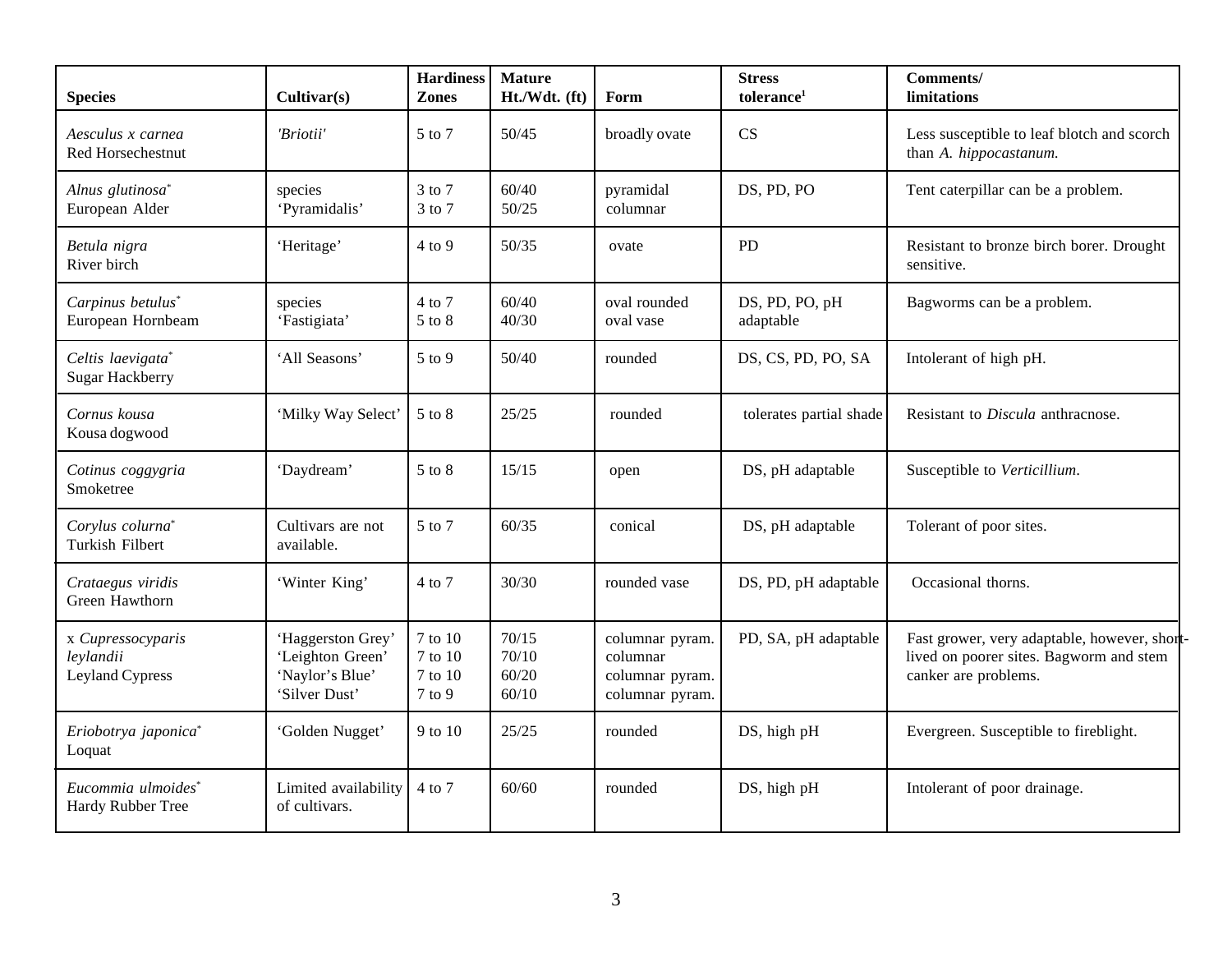| <b>Species</b>                                                         | Cultivar(s)                                                                             | <b>Hardiness</b><br>Zones                                  | <b>Mature</b><br>Ht./Wdt. (ft)            | Form                                                                                   | <b>Stress</b><br>tolerance <sup>1</sup> | <b>Comments/</b><br>limitations                                                                    |
|------------------------------------------------------------------------|-----------------------------------------------------------------------------------------|------------------------------------------------------------|-------------------------------------------|----------------------------------------------------------------------------------------|-----------------------------------------|----------------------------------------------------------------------------------------------------|
| Fraxinus pennsylvanica*<br>Green Ash                                   | 'Marshall Seedless'<br>'Newport'<br>Patmore'<br>Summit'<br>'Urbanite'                   | $2$ to $7$<br>3 to 7<br>3 to 7<br>$4$ to $8$<br>$6$ to $8$ | 55/45<br>55/45<br>60/50<br>60/55<br>60/45 | broadly conical<br>ovate<br>broadly ovate<br>ovate<br>conical                          | CS, DS, SA, PD, pH<br>adaptable         | Select male cultivars for seedlessness.<br>Anthracnose can be a problem.                           |
| Ginkgo biloba*<br>Ginkgo                                               | 'Lakeview'<br>'Princeton Sentry'                                                        | $4$ to $8$<br>$4$ to $8$                                   | 55/35<br>65/30                            | conical<br>columnar                                                                    | CS, DS, PD, PO, SA,                     | Plant only male clones. Very adaptable.<br>pH adaptable                                            |
| Gleditsia triacanthos*<br>var. <i>inermis</i><br>Thornless Honeylocust | species<br>'Imperial'<br>'Moraine'<br>'Shademaster'<br>'Skyline'                        | 4 to 7<br>5 to 7<br>4 to 7<br>5 to 7<br>4 to 7             | 80/70<br>40/45<br>70/60<br>70/60<br>75/65 | broadly ovate<br>broadly globose<br>broadly ovate<br>ovate vase<br>broadly ovate       | CS, DS, SA, high pH                     | Some insect problems: plant bugs, mites,<br>webworm, etc. Overused in some areas.                  |
| Gymnocladus dioicus<br>Kentucky Coffeetree                             | Limited availability<br>of cultivars.                                                   | $4$ to $9$                                                 | 75/65                                     | ovate                                                                                  | DS, SA, high pH                         | Pods may be undesirable. Adaptable.                                                                |
| Ilex spp.<br>Hollies                                                   | 'East Palatka'<br>'Foster's #2'<br>'Nellie R. Stevens'                                  | $7$ to $9$<br>$6$ to $9$<br>6 to 9                         | 25/15<br>25/12<br>25/15                   | pyramidal<br>pyramidal<br>broad pyramidal                                              | DS, PO, PD                              | No major problems.                                                                                 |
| Juniperus virginiana<br>Eastern Redcedar                               | 'Burkii'<br>'Emerald Sentinel'<br>'Pendula'                                             | $2$ to $9$<br>$2$ to $9$<br>$2$ to $9$                     | 25/8<br>20/5<br>40/20                     | broad pyramidal<br>pyram. columnar<br>pendulous                                        | DS, PO, high pH                         | Adaptable. Avoid planting near apple and<br>crabapples.                                            |
| Koelreuteria paniculata*<br>Goldenraintree                             | 'September'                                                                             | 5 to 9                                                     | 40/40                                     | broadly globose                                                                        | DS, PO, SA, high pH                     | Yellow flowers in summer and good fall<br>color. Can be weedy.                                     |
| Lagerstromia spp."                                                     | Byers Wonderful<br>White'<br>Dallas Red'<br>'Muskogee'<br>'Natchez'<br>'William Toovey' | $7$ to $9$<br>7 to 9<br>$7$ to $9$<br>7 to 9<br>7 to 9     | 20/20<br>20/20<br>25/20<br>25/25<br>20/20 | upright/spread<br>upright/spread<br>upright/spread<br>upright/spread<br>upright/spread | PD                                      | Many cultivars have desirable, exfoliating<br>bark and good fall color. Aphids and<br>mildew.      |
| Liquidambar styraciflua*<br>Sweetgum                                   | species<br>Burgundy'<br>'Festival'<br>'Rotundiloba'                                     | 5 to 9<br>5 to 9<br>$5$ to $9$<br>6 to 9                   | 75/50<br>75/50<br>60/40<br>75/50          | pyramid. round<br>pyramid. round<br>pyramid. round<br>narrow pyramid                   | PD                                      | Intolerant of high pH. Fruit can be a<br>problem.Drought sensitive. 'Rotundiloba'<br>is fruitless. |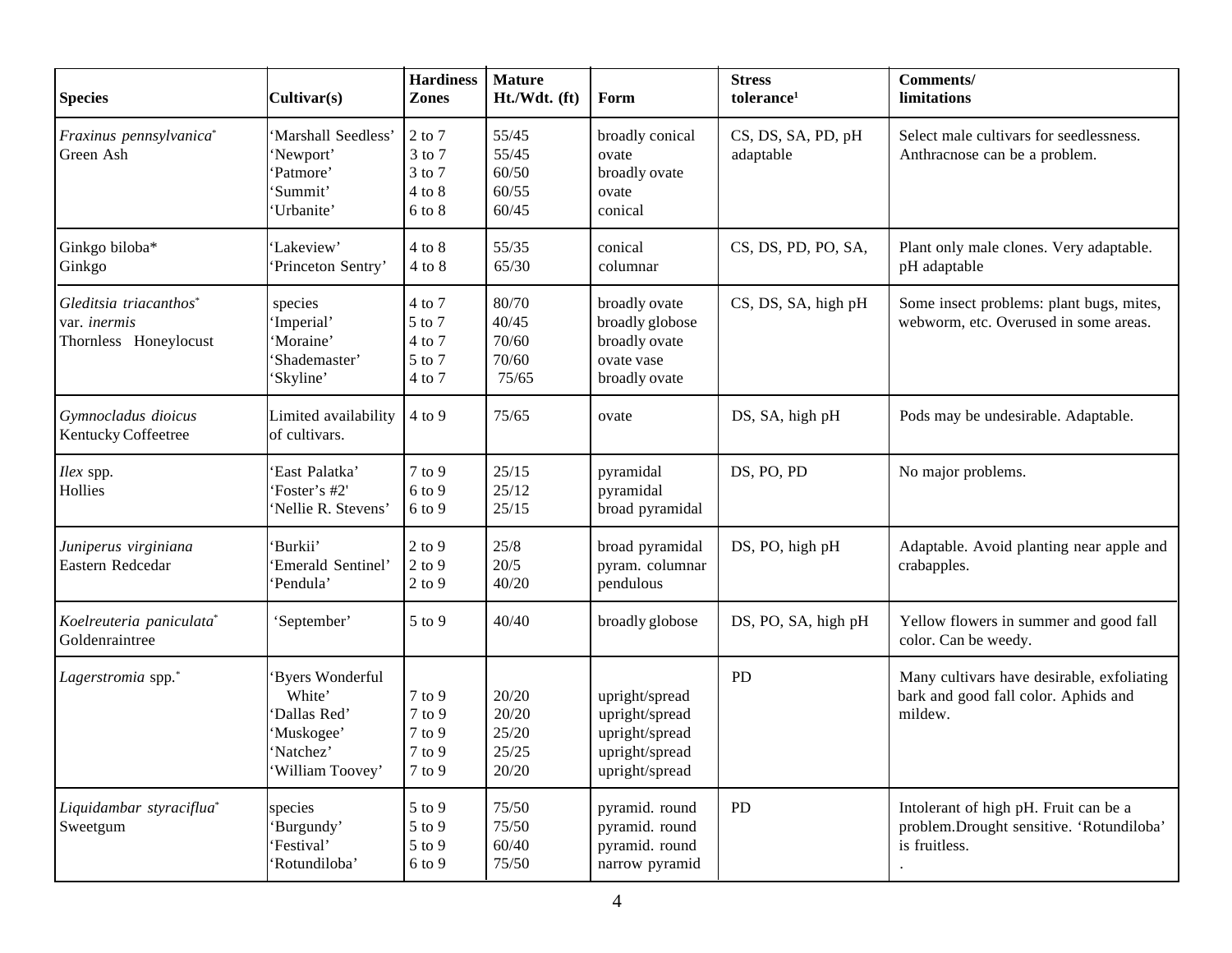| <b>Species</b>                                    | Cultivar(s)                                                                        | <b>Hardiness</b><br><b>Zones</b>                                                 | <b>Mature</b><br>Ht./Wdt. (ft)                     | Form                                                                             | <b>Stress</b><br>tolerance <sup>1</sup> | Comments/<br>limitations                                                                                                                     |
|---------------------------------------------------|------------------------------------------------------------------------------------|----------------------------------------------------------------------------------|----------------------------------------------------|----------------------------------------------------------------------------------|-----------------------------------------|----------------------------------------------------------------------------------------------------------------------------------------------|
| Maackia amurensis*<br>Amur Maackia                | Cultivars are not<br>available.                                                    | 3 to 7                                                                           | 30/35                                              | rounded                                                                          | pH adaptable                            | White summer flowers. Adaptable.                                                                                                             |
| Malus spp.*<br>Flowering Crabapple                | 'Adams'<br>'Centurion'<br>'Prairifire'<br>'Robinson'<br>'Sentinel'<br>'Sugar Tyme' | $4$ to $8$<br>$4$ to $8$<br>$4$ to $8$<br>$4$ to $8$<br>$4$ to $8$<br>$4$ to $8$ | 20/20<br>20/15<br>20/20<br>25/25<br>20/12<br>18/15 | rounded<br>upright<br>upright round<br>rounded<br>narrow upright<br>upright oval | CS, DS, PD, SA                          | Avoid grafted plants on seedling<br>understock; EMLA 111 rootstock is<br>recommended. See HIL no. 613 for<br>more information on crabapples. |
| Metasequoia<br>glyptostroboides*<br>Dawn Redwood  | 'National'                                                                         | $5$ to $8$                                                                       | 85/40                                              | conical                                                                          | PO                                      | Deciduous conifer. Intolerant of high pH.                                                                                                    |
| Nyssa sylvatica*<br><b>Black Gum</b>              | Limited availability<br>of cultivars.                                              | $5$ to $9$                                                                       | 70/45                                              | conical ovate                                                                    | PD, DS                                  | Excellent fall color.                                                                                                                        |
| Phellodendron amurensis<br>Amur Corktree          | 'Macho'                                                                            | 4 to 7                                                                           | 45/40                                              | ovate                                                                            | PD, pH adaptable                        | Use male selections, e.g. 'Macho,' if<br>fruit is not wanted.                                                                                |
| Pinus taeda<br><b>Loblolly Pine</b>               | species<br>'Nana'                                                                  | $7$ to $9$<br>7 to 9                                                             | 70/30<br>15/8                                      | pyramidal<br>ovate/rounded                                                       | PD                                      | Susceptible to pine beetle.                                                                                                                  |
| Pistacia chinensis*<br>Chinese Pistache           | 'Keith Davey'                                                                      | 7 to 9                                                                           | 35/35                                              | ovate/rounded                                                                    | DS                                      | Great fall color and adaptable.                                                                                                              |
| Platanus x acerifolia*<br><b>London Planetree</b> | 'Bloodgood'<br>'Colombia'<br>'Liberty'                                             | $6$ to $8$<br>6 to 8<br>$6$ to $8\,$                                             | 80/65<br>80/50<br>80/50                            | broadly ovate                                                                    | CS, PD                                  | Cankerstain and bacterial leaf scorch<br>may occur. Cultivars are more resistant<br>to anthracnose.                                          |
| Prunus caroliniana<br>Carolina Cherrylaurel       | Limited availability<br>of cultivars.                                              | 8 to 10                                                                          | 20/15                                              | pyramidal                                                                        | DS, pH adaptable                        | Avoid sites with poor drainage.                                                                                                              |
| Prunus sargentii*<br>Sargent Cherry               | 'Columnaris'<br>'Hillier Spire'                                                    | 4 to 7<br>4 to 7                                                                 | 40/18<br>27/10                                     | narrow<br>columnar fastigiate                                                    | DS, SA                                  | Avoid sites with poor drainage.                                                                                                              |
| Prunus virginiana*                                | 'Schubert'                                                                         | 2 to 7                                                                           | 30/20                                              | ovate                                                                            | DS, SA                                  | Avoid sites with poor drainage.<br>Chokecherry can be weedy.                                                                                 |
| Pyrus calleryana*<br>Callery Pear                 | 'Bradford'                                                                         | 5 to 8                                                                           | 50/46                                              | broadly ovate                                                                    | CS, DS, PD, PO, SA                      | Trees should be trained to a central<br>leader with branches well spaced.                                                                    |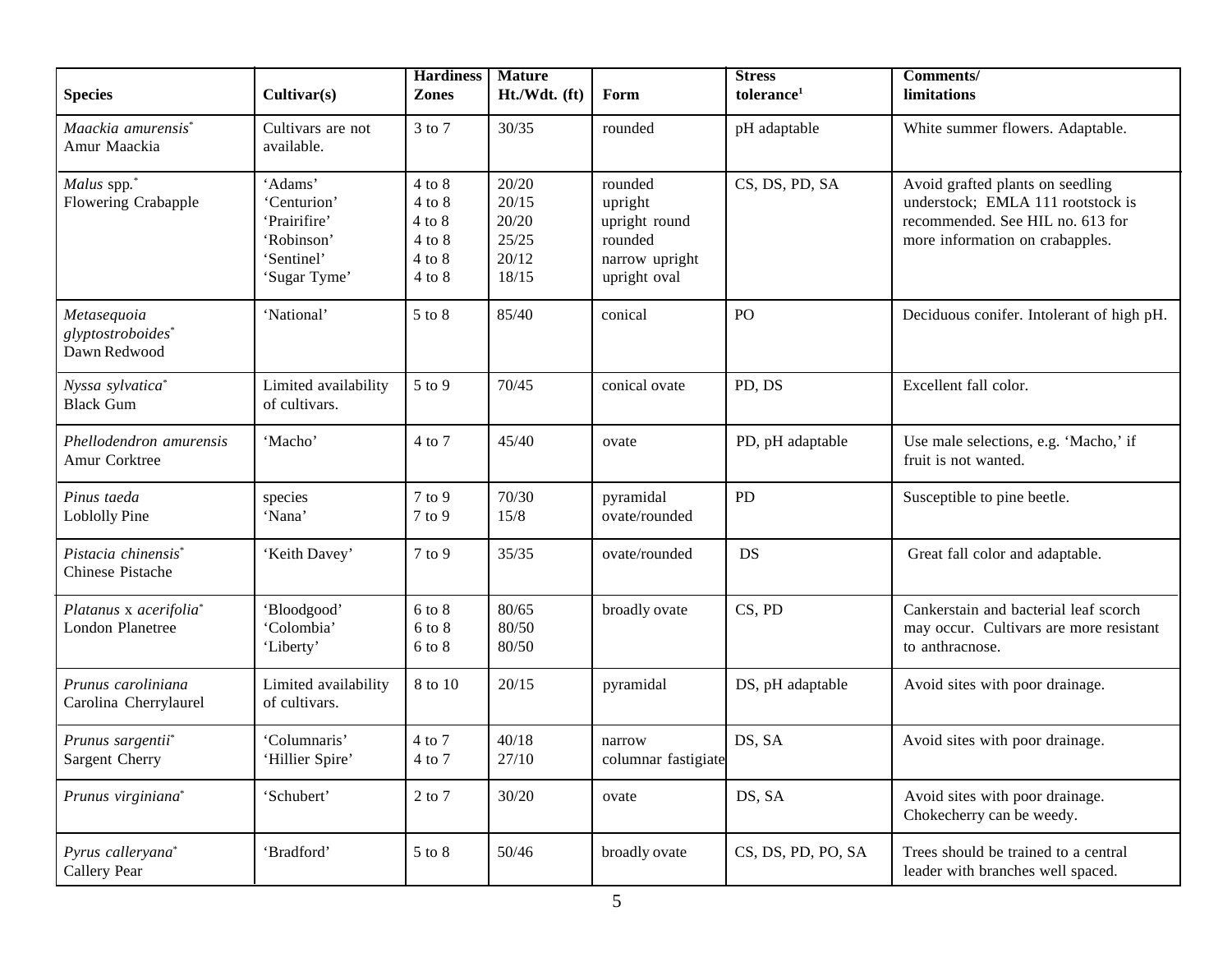| <b>Species</b>                                    | Cultivar(s)                                | <b>Hardiness</b><br><b>Zones</b>   | <b>Mature</b><br>Ht./Wdt. (ft) | Form                                    | <b>Stress</b><br>tolerance <sup>1</sup> | Comments/<br>limitations                                                     |
|---------------------------------------------------|--------------------------------------------|------------------------------------|--------------------------------|-----------------------------------------|-----------------------------------------|------------------------------------------------------------------------------|
| Quercus acutissima<br>Sawtooth Oak                | Cultivars are not<br>available             | 6 to 9                             | 45/45                          | oval rounded                            | PD, CS, DS                              | Requires acid soils, heavy acorn production<br>holds brown leaves in winter. |
| Quercus bicolor<br>Swamp White Oak                | Cultivars are<br>not available.            | $3$ to $8$                         | 80/70                          | rounded                                 | CS, DS, PD, SA                          | Requires acid soils.                                                         |
| Quercus imbricaria<br>Shingle Oak                 | Cultivars are<br>not available.            | 4 to 7                             | 60/60                          | broad rounded                           | DS                                      | No major problems.                                                           |
| Quercus lyrata*<br>Overcup Oak                    | Cultivars are<br>not available.            | 5 to 9                             | 45/45                          | broad rounded                           | PD                                      | No major problems.                                                           |
| Quercus macrocarpa <sup>*</sup><br><b>Bur Oak</b> | Cultivars are<br>not available.            | $2$ to $8$                         | 80/80                          | broad rounded                           | DS, PD, PO, pH<br>adaptable             | Slow to recover from transplanting.                                          |
| Quercus phellos*<br>Willow Oak                    | Cultivars are<br>not available.            | 6 to 9                             | 90/75                          | ovate                                   | CS, PD, SA                              | Cankerworms. Fast grower.                                                    |
| Quercus robur*<br>English Oak                     | 'Fastigiata'                               | 5 to 8                             | 60/15                          | columnar                                | DS, PO, SA pH<br>adaptable              | Powdery mildew can be a problem.                                             |
| Quercus rubra*<br>Northern Red Oak                | Cultivars are<br>not available.            | 5 to 8                             | 80/65                          | broadly ovate                           | CS, PO, SA                              | No major problems.                                                           |
| Quercus shumardii<br>Shumard Oak                  | Cultivars are<br>not available.            | 5 to 9                             | 80/65                          | rounded/open                            | PO                                      | No major problems.                                                           |
| Quercus virginiana*<br>Live Oak                   | Cultivars are<br>not available.            | 8 to 10                            | 80/100                         | wide spreading                          | CS, PD, SA                              | No major problems.                                                           |
| Sophora japonica* x<br>Japanese Pagodatree        | species<br>'Princeton Upright'<br>'Regent' | $6$ to $8$<br>$6$ to $8$<br>6 to 8 | 70/70<br>50/35<br>50/40        | broadly ovate<br>ovate<br>broadly ovate | CS, DS, PO, SA                          | Flowers in late summer. Canker.                                              |
| Syringa reticulata*<br>Japanese Tree Lilac        | 'Ivory Silk'<br>'Summer Snow'              | $3$ to 6<br>$3$ to 6               | 30/20<br>25/25                 | ovate<br>globose                        | pH adaptable                            | No major problems.                                                           |